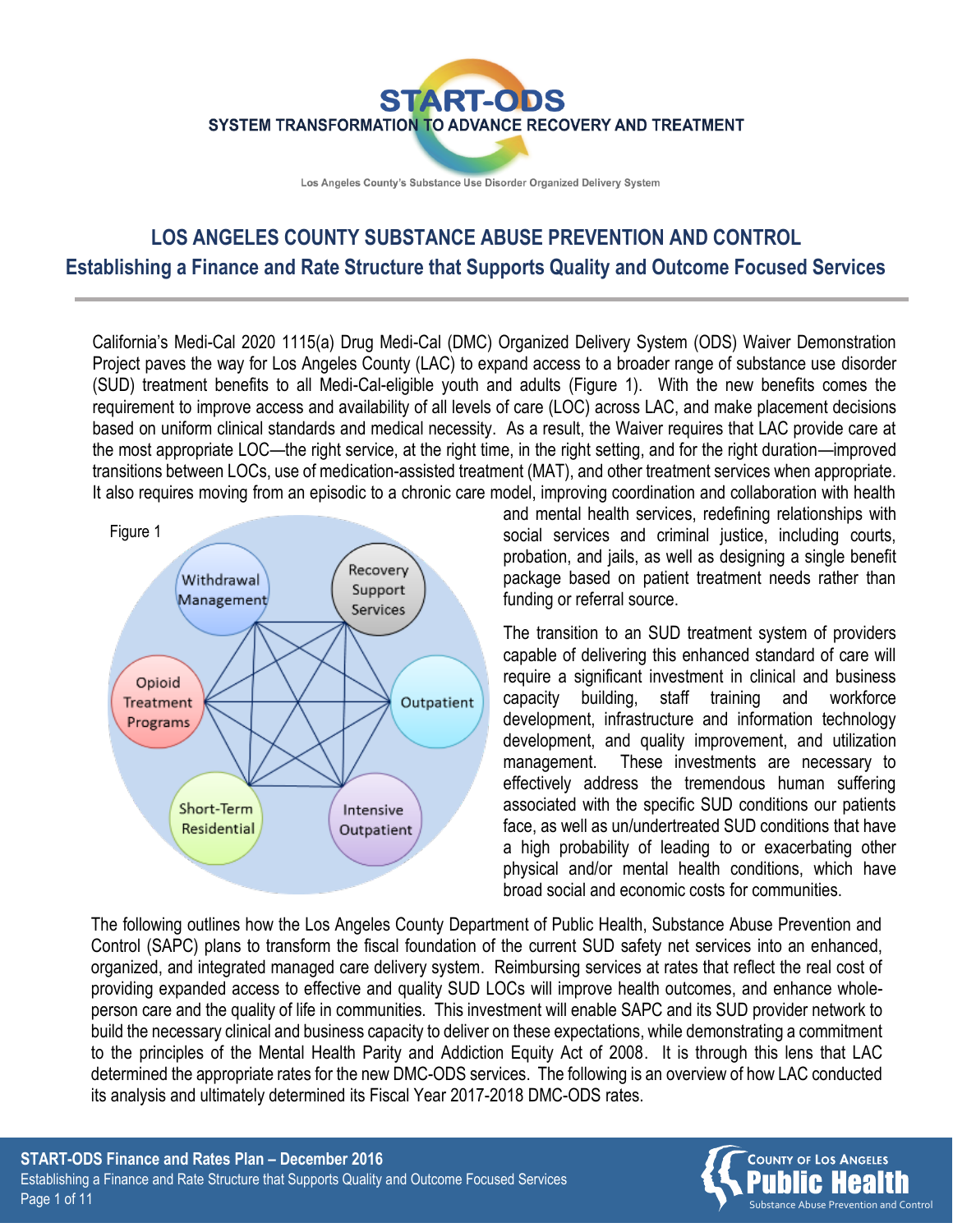# **THE UNDERDEVELOPED SUD SYSTEM AND THE MOVE TO PARITY**

To achieve parity with physical and mental health, the SUD system must first establish sufficiently robust rates to sustainably invest in the clinical and technological infrastructure needed to advance the current system of care. Network providers must be assured that new DMC-ODS rates will provide enough capital to hire and/or train a more skilled workforce; implement required evidence-based practices with fidelity; independently implement other EBPs that better serve their patient profile; support physical and technological infrastructure improvements that reflect a modern system of care; and make it cost-effective to implement innovations that improve access to care and health outcomes. The County plans to move towards more performance-based and bundled rates in the next several years. In the interim, however, the ability to settle to cost, not to exceed charges, will enable SAPC to track the investment in clinical capacity at the provider level and enable the County to recoup funds when the rate exceeds treatment-related expenditures.

#### *Provider Workload and Staffing Needs*

Network providers will need to evaluate existing management and staffing structures, as well as clinical and operational procedures, to ensure their ability to meet new clinical, data, fiscal, and quality assurance requirements. To achieve the Waiver outcomes, significant financial investment will be required at the provider level and DMC-ODS reimbursement rates must support the required expansion of clinical and business capacities, as well as incentivize new provider participation in the DMC network. Provider-level workforce and clinical enhancements could include:

- Hire medical director(s) for new/expanding DMC agencies and/or redefining the role of the medical director to allow for a transition of select responsibilities to Licensed Practitioners of the Healing Arts (LPHA).
- Hire or train LPHAs to meet the requirement that an LPHA determine medical necessity before initiating DMC-ODS treatment, as well as to provide more complex services, such as family counseling.
- Reconfigure and expand staffing structures to align with the new range and complexity of clinical responsibilities and to provide newly reimbursable services.
- Train staff to implement clinical best practices (e.g. motivational interviewing and cognitive behavioral therapy), American Society of Addiction Medicine (ASAM) based LOC placements, and standardized assessment/treatment plan formats.
- Implement a broader biopsychosocial treatment model, especially when newly required services (e.g., MAT) and standards (e.g., practitioner expertise/level) may be in conflict with existing practice.

While the County, in collaboration with stakeholders, will define some of these new clinical and staffing expectations, network providers will need to determine what makes the most business sense when considering expectations to deliver services that help individuals achieve long-term positive health outcomes. There are several implications for providers' business processes:

- Hire/train staff or consultants to manage accountability-related tasks, such as developing, implementing, and evaluating a quality improvement (QI) and utilization management (UM) plan.
- Conduct strategic planning efforts such as organizational and staffing assessments to ensure readiness to fully participate in the system transformation and new service design.
- Upgrade technology to enhance capabilities to interface with County automated systems and implement an electronic health record (EHR) or adopt SAPC's managed care information system (MCIS); and
- Refine/define corresponding policies and procedures in response to new treatment documentation, authorization, and data collection requirements.



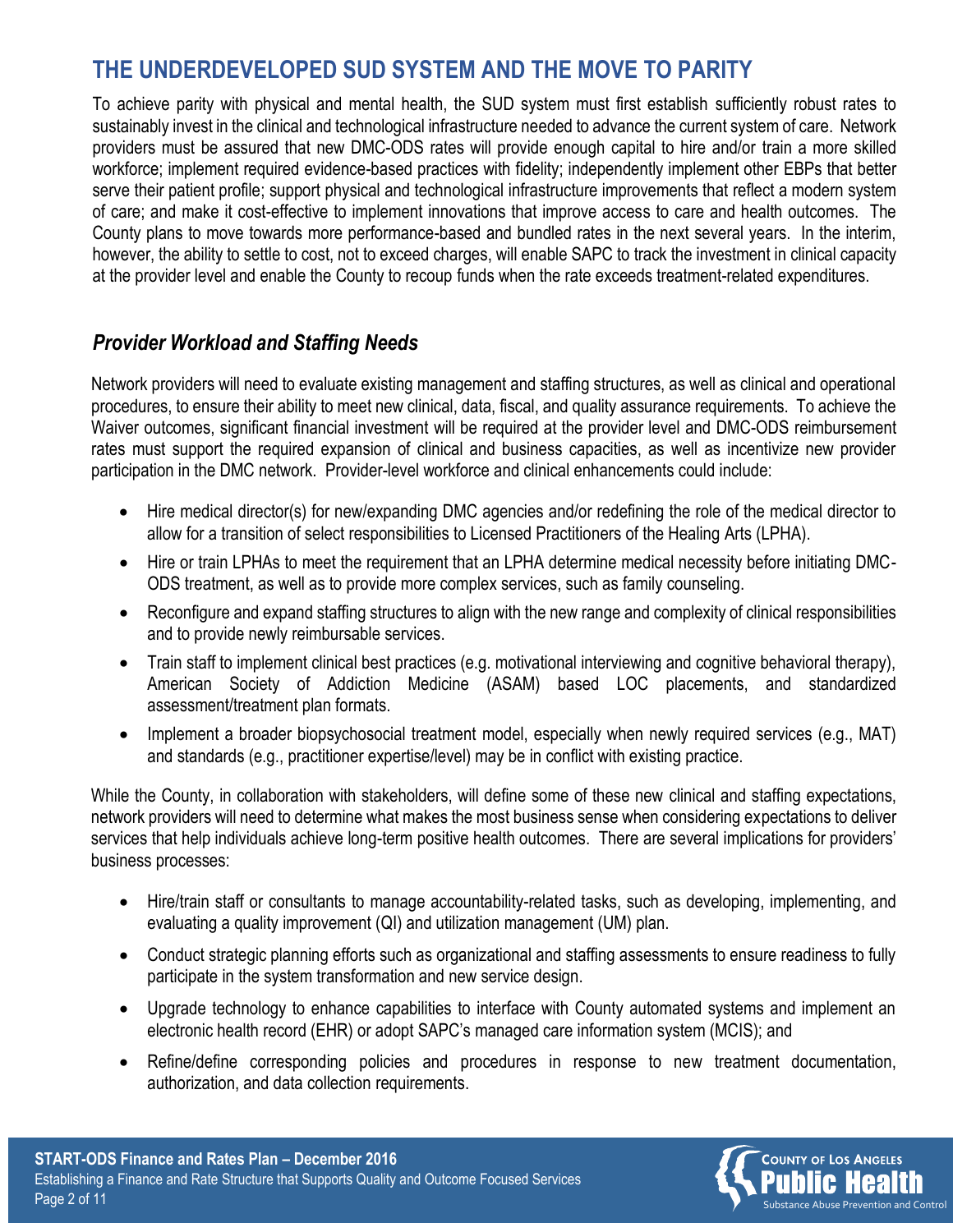### *SAPC Workload and Staffing Needs*

To effectively implement the DMC-ODS terms and conditions locally as outlined in SAPC's *Implementation Plan for the DMC-ODS Waiver* will require a significant shift from how services are managed today to how they will be managed in the future. SAPC will use the 15 percent DMC administrative overhead allowance to fund its program efforts in four major categories: business development, infrastructure development, clinical development, and system of care development. For the County, this overhaul will include designing and implementing major new infrastructure development and capacity-building projects over the next three years, including:

#### **Business Model Development Efforts**:

- Collaborate with the health, mental health, social services and criminal justice systems to improve coordination of services and revise existing practices to comport with new standards.
- Provide technical assistance and training for SUD network providers to support repositioning their agencies to succeed in the new system of care and apply for DMC certification/licensure.
- Conduct a coordinated outreach effort to encourage existing SUD providers to expand the number of service locations and LOCs, while expanding the SUD network to include other partner agencies.

#### **Infrastructure Development Efforts**:

- Adopt a MCIS that can interface with, or be used in lieu of, a provider purchased EHR.
- Develop electronic systems to improve efficiencies (e.g., bed and treatment slot registry, all-provider automated appointment system) and enable better management of financial resources (e.g., risk management system).
- Refine contract development and monitoring processes to efficiently and effectively ensure contract compliance and support providers via technical assistance.

#### **Clinical Services Development Efforts**:

- Implement the new quality improvement (QI) and utilization management (UM) programs, including related policies, procedures and forms that can ensure delivery and documentation of clinically effective services, appropriate utilization at the right LOC, and service authorization.
- Implement new preauthorization and reauthorization processes for residential treatment admissions.
- Develop requirements and a corresponding training program to support providers' in implementing and using the ASAM Criteria for clinical placement decisions, Motivational Interviewing and Cognitive Behavioral Therapy.

#### **System of Care Development Efforts**:

- Manage a new beneficiary access line with an automated screening tool and referral/appointment system.
- Draft new standards of care for each LOC in coordination with SUD network providers and other stakeholders to develop a high-quality and standardized system of care for youth and adults.
- Implement improved care coordination with physical and mental health services to address the comprehensive health needs of SUD patients, and deliver case-management services that provide linkages to the necessary services to sustain recovery and support delivery of whole-person care.

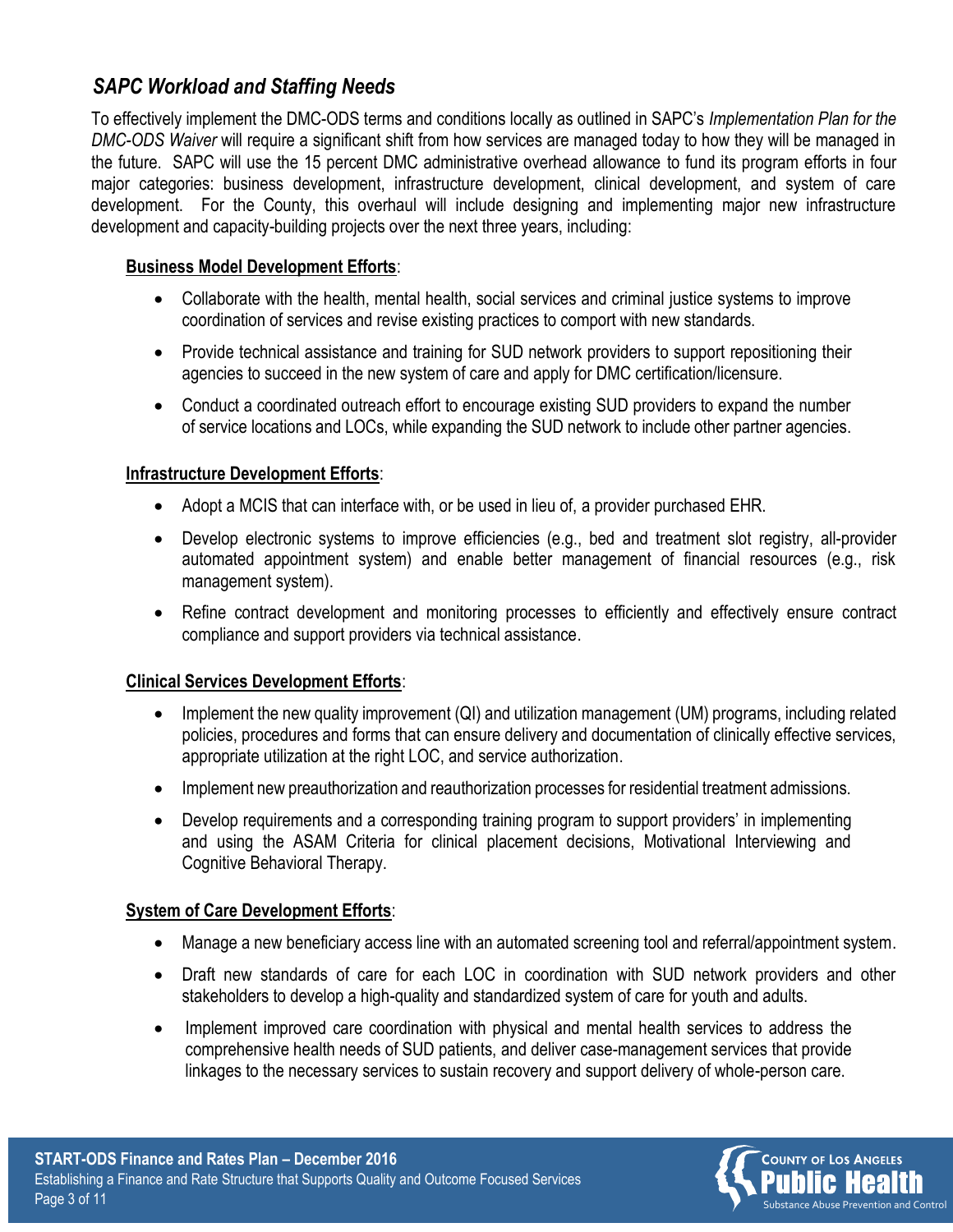### *Financing the System Improvements*

Establishing SUD provider payment rates that mirror those of mental health is key to enabling the SUD system to become a more equal partner with the physical and mental health systems, to deliver on expectations to effectively coordinate the health and social needs of SUD patients, and to ultimately achieve desired treatment outcomes in a more integrated health system. Adopting rates that reflect the real cost of providing high-quality care will allow SUD providers to make the needed investments for which financial resources were not available prior to the DMC-ODS Waiver. The County and SUD provider network are committed to building this modern system of care and ensuring that these higher rates directly contribute to achieving the goals of the DMC-ODS Waiver.

# **FOUNDATION FOR ESTABLISHING EQUITABLE RATES**

SAPC, in coordination with Advocates for Human Potential, Incorporated (AHP), conducted background research and analysis on the following to establish appropriate DMC rates for allowable services within each reimbursable LOC:

- (1) Usual, customary, and reasonable (UCR) payment rates in the SUD and mental health fields, including what other jurisdictions pay for similar services by Healthcare Common Procedure Coding System (HCPCS) code. i
- (2) Expected population growth by race and ethnicity through 2060 and the Medi-Cal-eligible population.
- (3) Historical utilization based on claims, payment, number of unique and duplicated admissions, and duration of stay by current LOC and projections for new LOCs and services.
- (4) Expected frequency of services and/or limits based on historical claims data, clinical best practices, clinical experience, and standards/requirements.

With this information, AHP in coordination with SAPC built a modifiable, proprietary spreadsheet that could be adjusted based on projected persons served by year, frequency of transitions in care, duration of care, and number of services received and/or capped by HCPCS code per episode. It also enabled the County to establish a cost for each HCPCS code, and then bundle HCPCS codes by LOC or service category. SAPC then adjusted figures based on local experience, provider payment rates within the County's specialty mental health plan (Los Angeles County Department of Mental Health - DMH), and built in the costs of new investments needed to deliver services under DMC-ODS in order to establish the proposed rates by LOC and service. A fuller description of the specific rate-setting methodology is below.

### *Rates for Similar Services in Other Systems/Jurisdictions*

Prior to initiating rate-setting analyses for DMC-ODS, SAPC conducted a rate study in 2011 to establish fee-for-service rates for non-DMC adult services. MGT of America Inc. conducted a comprehensive analysis that included (1) conducting four focus groups with over 30 contracted providers to understand how services are currently defined and structured; (2) provider validation (22% participation) of Fiscal Year 2009-2010 cost report information and provision of additional information where appropriate; and (3) supplemental research and analysis of comparable jurisdictions to augment local data. Data from this rate study were used to provide a foundation for the analysis described below.

To supplement data from the rate study, AHP also conducted an analysis on what is considered usual, customary and reasonable (UCR) for similar services by compiling cost-of-living adjusted Medicaid rates for approximately 400 HCPCS codes and associated modifiers (if applicable) in six other systems/jurisdictions across the nation. With the exception of LAC-DMH, rates were largely unavailable from jurisdictions that closely resembled the social, economic and geographic variation of LAC. Based on this analysis, it was determined that LAC-DMH rates were approximately 1.52 times higher than LAC-SAPC rates.

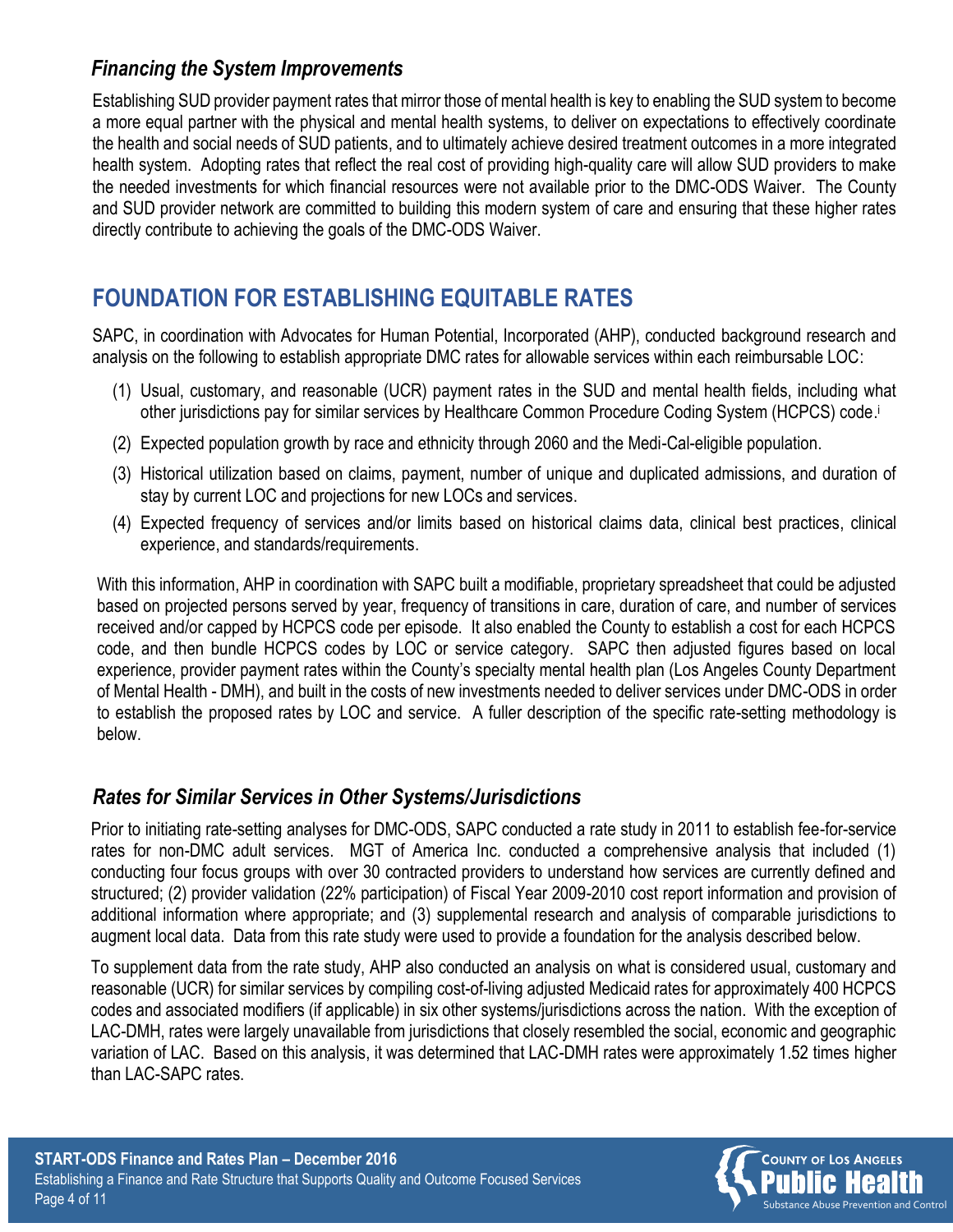While SUD treatment is a distinct field and specialty apart from mental health, no clinical justification exists for consistently setting the costs of and payment for SUD services below those associated with specialty mental health services. However, it is precisely the disparity of resources – both financial and otherwise – that has contributed to the underdevelopment of the SUD system as a whole: SUD practitioners often receive less education or training, and by extension lower salaries, than those who deliver specialty mental health treatment; access to services is often limited not because of need or willingness to open new programs but for lack of ongoing and non-population restricted funds; and the LAC safety net specialty mental health delivery system has both an electronic information system and an established managed care delivery system while the SUD delivery system has neither. Lack of parity with LAC-DMH rates also creates a perverse incentive to seek reimbursement through LAC-DMH for patients with co-occurring SUD and mental health conditions in situations when it may not be clinically appropriate. Medical necessity, not unintended payment incentives, ought to govern providers' decisions about referrals and billing.

Reducing the human and social costs of SUD requires making proper investments that will eliminate these disparities. These investments ought to include the creation of a service delivery system with cost structures and provider payment rates at parity with those of specialty mental health. SAPC seeks to use the tools and opportunities of the DMC-ODS to move toward this aim. Importantly, parity in payment rates would motivate more current and potential-entrant providers, many of whom may currently be safety net mental health service providers, to obtain the required DMC certification/licensure by the July 2017 deadline, and increase service access in SAPC's delivery system.

#### *Projections for the Population to be Served*

SAPC conducted an analysis to project SUD service utilization given the expansion of Medi-Cal eligibles and LOCs reimbursable under DMC-ODS. Based on 2013 census data, approximately 2.8 million people are living at or below 138 percent of the federal poverty limit (FPL) and potentially eligible for Medi-Cal in LAC. Of those, about 951,880 are estimated to be youth and 1.8 million adults (Table 2). The estimated prevalence of SUDs is about 7.4 percent among youth and 13.0 percent among adults according to the National Survey on Drug Use and Health (NSDUH) data. Using these figures, SAPC estimates that approximately 70,439 youth and 236,338 adults are DMC eligible and need SUD treatment services.

| <b>LOS ANGELES COUNTY ESTIMATES</b>                  |               |                 |  |
|------------------------------------------------------|---------------|-----------------|--|
|                                                      | Youth (12-17) | Adults $(18+)$  |  |
| <b>Total LAC Population</b>                          | 2,343,729     | 7,675,633       |  |
| <b>Estimated Medi-Cal Eligible</b>                   | 951,880       | 1,817,982       |  |
| <b>Estimated Drug Medi-Cal Eligible</b>              | 70,439 (7.4%) | 263,338 (13.0%) |  |
| Estimated Annual Admissions within 3 Years of Launch | 16,696 (+55%) | 88,698 (+47%)   |  |

Table 2

Averaging historical youth (12-17) utilization data over the past 10 years, the annual unique patients served amounted to 9,812 with an average of 1.1 readmissions per patient. The projected utilization assumed either stable (low –1.1) or increased (medium – 1.3; high – 1.6) readmissions per patient to the same or different LOC given increased access to appropriate care and improved care coordination. Using the readmission variables to estimate total utilization and applying them to the aforementioned DMC eligible estimates, the medium estimated number of duplicated youth served annually is 16,696 of which 63 percent (10,518) are expected to need outpatient services, 27 percent (4,508) intensive outpatient services, and 10 percent (1,670) residential; another 60,627 youth are expected to need but not seek SUD services (Figure 2). This range is 10,793 (low readmission estimate) to 20,549 (high readmission estimate)

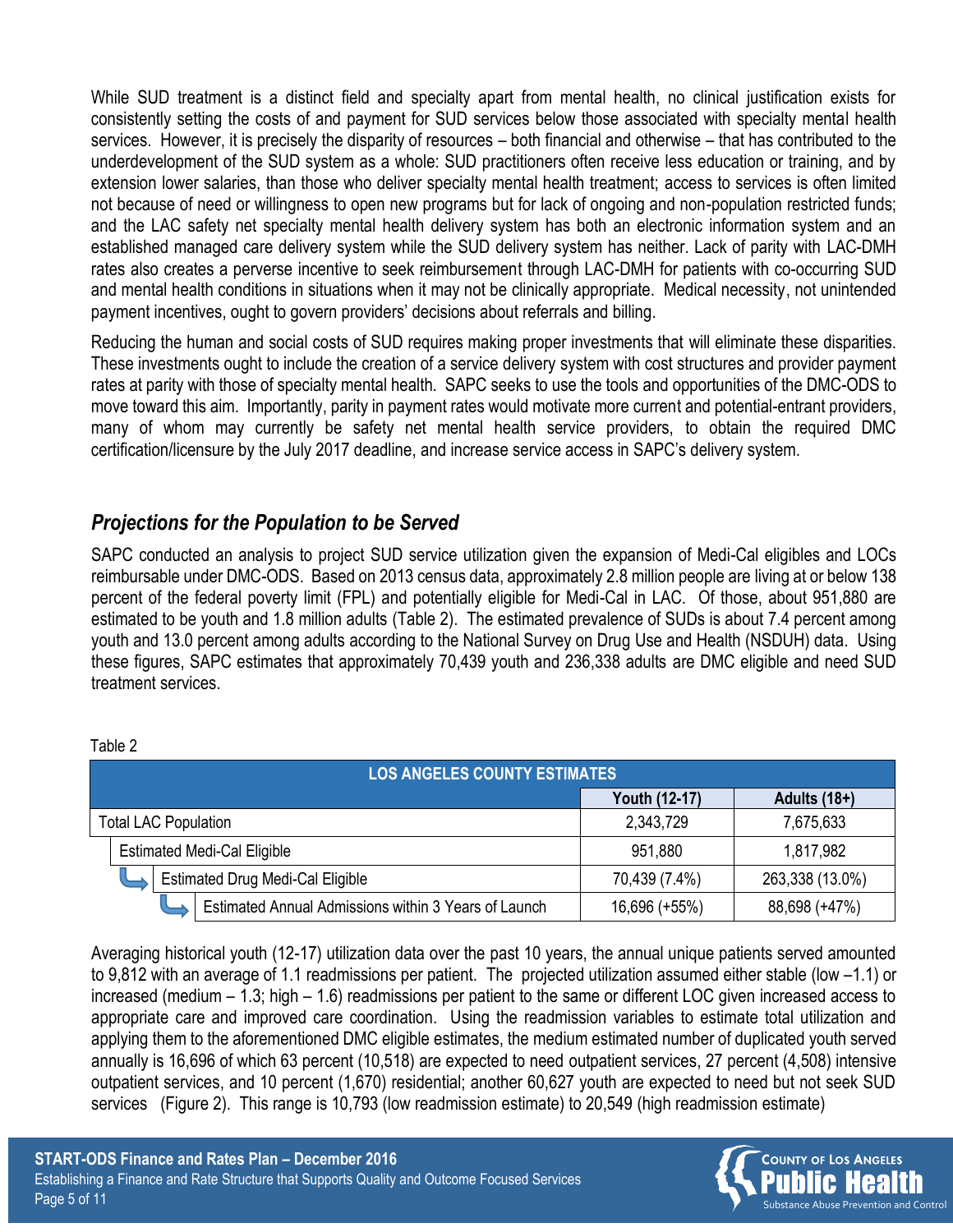Figure 2: Medium Utilization Estimation for Youth



For adults (18+), the annual unique patients served amounted to 50,336 with an average of 1.2 readmissions per patient. The projected utilization assumed either stable (low  $-1.2$ ) or increased (medium  $-1.4$ ; high  $-1.8$ ) readmissions per patient. The medium estimated number of duplicated adults served is 88,698 annually of which 41 percent (36,366) are expected to need outpatient services, six percent (5,322) intensive outpatient services, 16 percent (14,192) residential, seven percent (6,209) residential medical detox, and 24 percent (21,288) opioid treatment; another 186,002 adults are expected to need but not seek SUD services (Figure 2). The range is 60,403 (low readmission estimate) to 114,041 (high readmission estimate).

Figure 3: Medium Utilization Estimation for Adults



The utilization ranges show anticipated volume from the early through late phases of the DMC-ODS waiver, with the expectation that utilization would increase over the life of the pilot. This also assumes enhanced access to SUD services and flow between LOCs once individuals become aware of the SUD benefits, jail diversion programs are implemented, care coordination and case-management improves, and stigma declines.

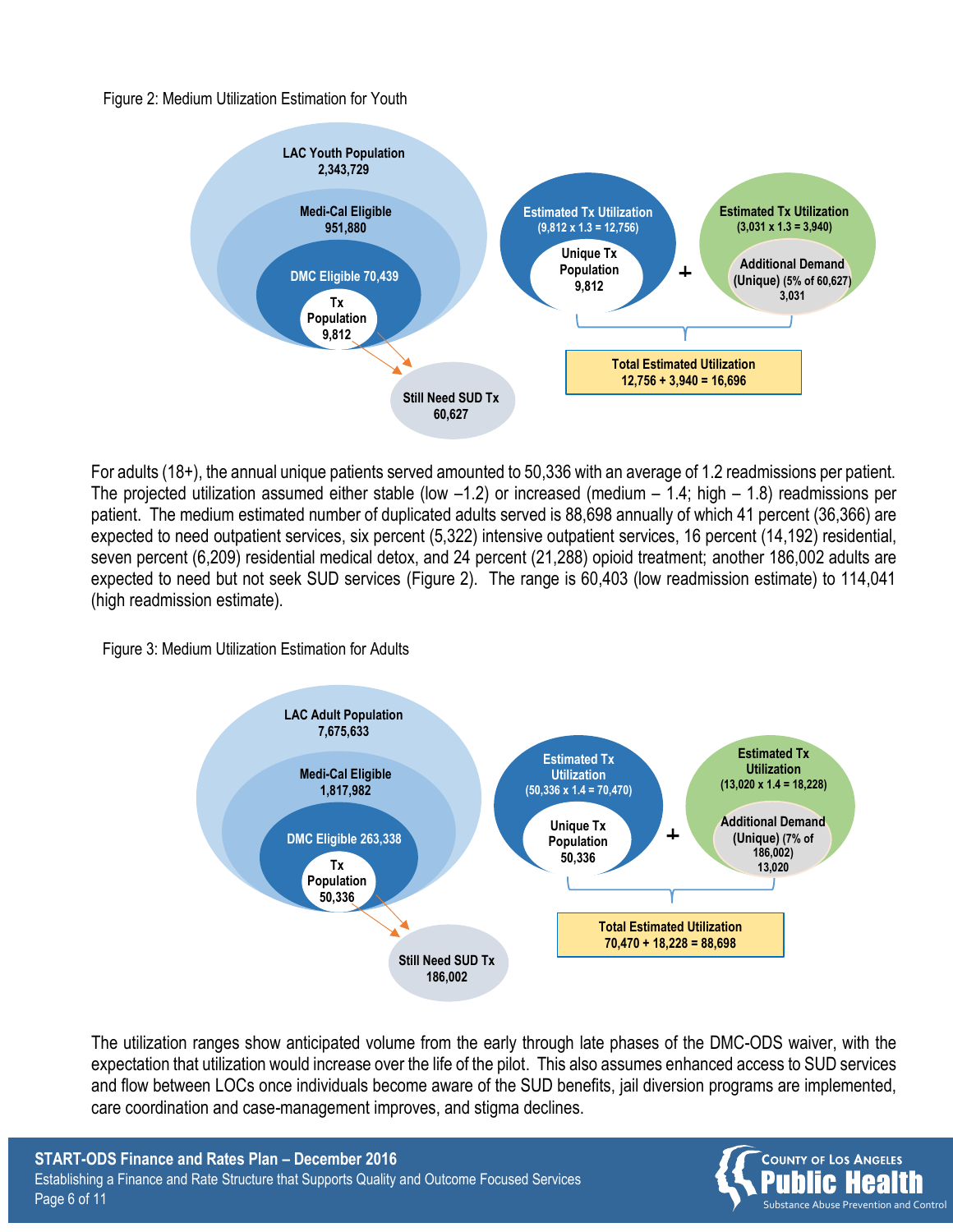## *Projections for Utilization Informed by Historical Claims*

To establish baselines for utilization and expenditures, SAPC examined 10 years of historical data by LOC/service where available, and irrespective of reimbursement source (e.g., DMC, AB109, SAPT Block Grant) since it is anticipated that most individuals accessing publicly funded SUD treatment will meet Medi-Cal and DMC eligibility requirements. These data informed (1) volume of services used by LOC; (2) average length of stay by LOC; (3) number of duplicated and unduplicated admissions; and (4) utilization patterns by provider, population and region. Since the SUD delivery system of the future will look drastically different than the system of today there are several limitations in using this information to project future utilization: (1) Med-Cal expansion enables more individuals to access services as an entitlement benefit and thereby reduces reliance on limited population-specific funding sources for core treatment services; (2) all LAC SUD providers must become DMC-certified for contracted LOCs and sites thereby enabling service expansion based on need and not funding restrictions; and (3) new LOCs and services are now available to the DMC-eligible populations that may not have existed previously or been significantly limited throughout the County due to budget limitations. For these reasons, and the desire to achieve parity, SAPC did not solely rely on historical service claims or cost reports to project future utilization or expenditures.

### *Establishing Service Utilization Calculations for Each Level of Care*

To supplement historical claims data and address some of the previously described limitations, SAPC developed the expected frequency of services delivered (e.g., group counseling, individual counseling, assessment, lab analysis) per episode and LOC based on these figures and adjusted it according to clinical best practice, clinical experience and standards/requirements. To obtain these calculations, SAPC first estimated the percentage of initial admissions and transitions by LOC based on the assumption that 87 percent of DMC-eligible youth (n=8,836) and adults (n=43,792) would be actively enrolled at any given time. This resulted in an estimated 104,228 (52,329 new admissions and 51,900 LOC transitions) for total year-one admissions.

*Example of Utilization by Initial Admissions and Transitions in Care:* Under ASAM Level 2.1 – Intensive Outpatient Services, it is expected that 10 percent of patients will either enter (n=5,233) the SUD this LOC or transition into (n=5,358) it from a higher or lower LOC hereby resulting in approximately 10,591 annual admissions. When considering the impact of improved case-management on supporting patient transitions to higher or lower LOCs, it is projected that:

- (1) Of those transitioning out of ASAM 2.1, 20 percent will step-up in care (of which 5% go to ASAM 3.1 and 95% to ASAM 3.5), 50 percent will step-down in care (of which 100% go to ASAM 1.0), and 30 percent will not transition at all; and
- (2) Of those transitioning into ASAM 2.1, 10 percent of ASAM 1.0 (n=2,093), 2.5 percent of OTP (n=314), 18% of ASAM WM-1 (n=188), 6 percent of ASAM WM 3.2 (n=251), 30 percent of ASAM 3.1 (n=157), 30 percent of ASAM 3.3 (n=785), 30 percent from ASAM 3.5 (n=1,570) LOCs will transition into ASAM 2.1.
- (3) Of those who receive ASAM 2.1 services at any given time, 50 percent will ultimately transition to recovery support services.

Within each LOC, SAPC then estimated the clinically appropriate median length of stay and units of service per HCPCS code and by level of staff required to deliver the services. Services available within each LOC and service component include:

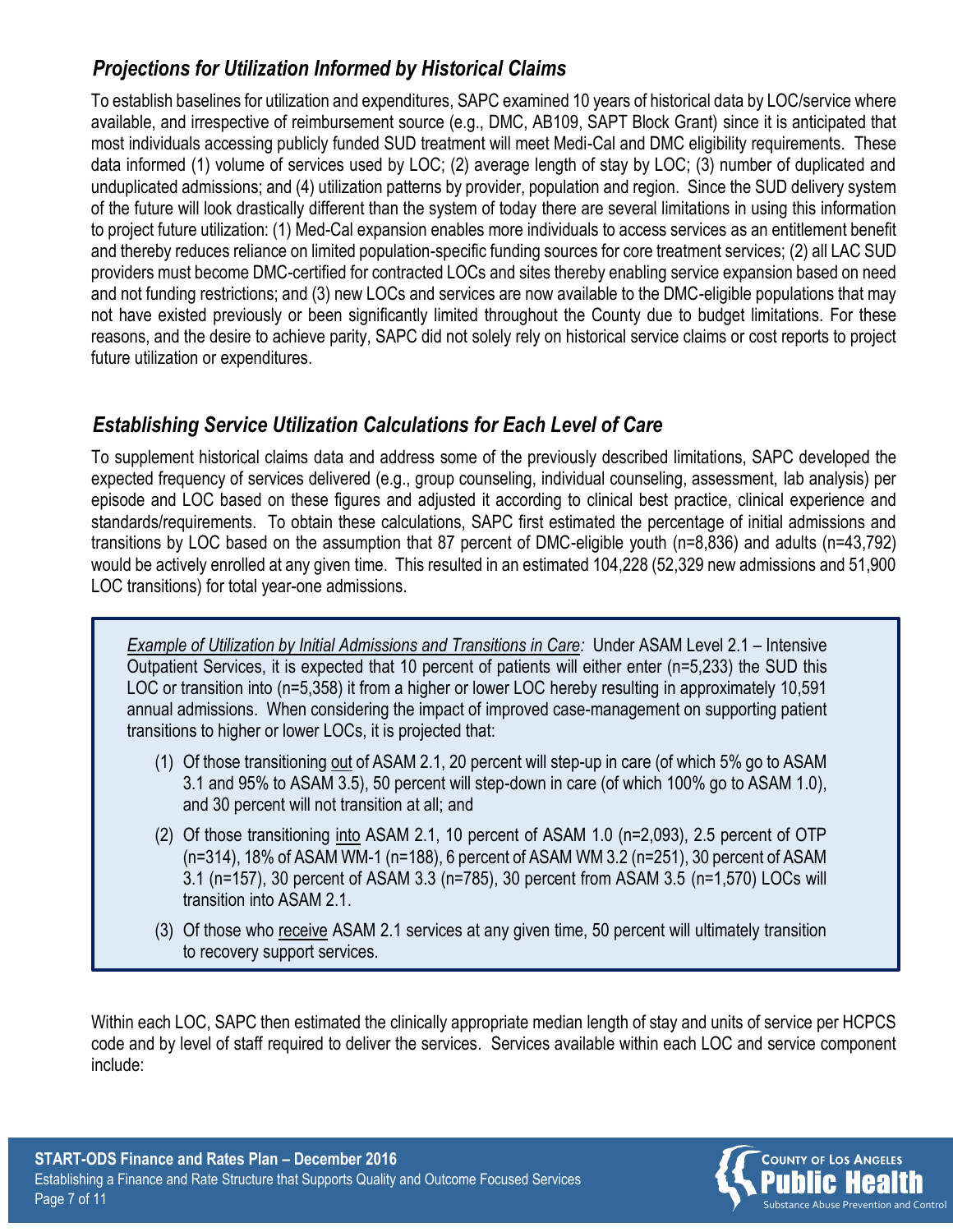- Outpatient, Intensive Outpatient, and Residential: Assessment (H0001), treatment plan (T1007), group counseling by a clinician (H0005), behavioral health counseling and therapy (H0004), 30 minute physical evaluation/exam (99203), lab analysis (H0003), alcohol/drug testing (H0048), skills development (T1012) nonemergency transportation – residential only (T2001), peer services – residential only (H0038).
- Withdrawal Management (WM): Assessment (H0001), subacute detoxification per day residential (H0010) or outpatient (H0012), and alcohol/drug screening (H0049).
- Case Management: Case-management services (H0006), assessment (H0001), and treatment plan (T1007).
- Recovery Support Services: Behavioral health counseling and therapy (H0004), group counseling by a clinician (H0005), peer services (H0038), and targeted case-management (T1017).
- Physician Consultation: Diagnostic evaluation with (90792) and without medical (90791).

*Example of a Utilization Calculation for a Single Billing Code*: Under ASAM 2.1, it is expected that a patient would receive treatment in this LOC for a median of 90 days, and in that time period would receive one full ASAM assessment (estimated at eight 15-minute units) where:

- Approximately 60 percent of individuals would receive that assessment from a registered or certified counselor and 40 percent directly from an LPHA.
- For the 60 percent who received an assessment from a registered or certified counselor, the LPHA would need to conduct three units of service for face-to-face reviews to establish initial medical necessity for new assessments (44%) and two units of service for re-assessment reviews (16%).

Considering that 10,591 individuals are expected to receive this LOC, this utilization of assessment service estimate translates to approximately 102,101 15-minute units. This exercise is repeated for each service listed under ASAM 2.1

This calculation was repeated for each HCPCS code for each service within each LOC, according to expected utilization and level of staff performing and/or supervising the service.

# **PROPOSED RATES FOR WAIVER YEAR ONE**

### *Creating Service Bundles to Establish Rates*

The first step in building the bundled rates was to determine the total projected persons served for Fiscal Year 2017- 2018 by each ASAM LOC. Historical admission and claims data were used for current LOCs, and projections were used for new LOCs. This included establishing (a) transition rules (expected step-up and step-down for each LOC to the next higher and lower LOC), (b) a clinically appropriate median length of treatment for each LOC and (c) the median number of units of each service delivered by the appropriate practitioner/staff during that length of treatment - all of which were based on historical data, clinical best practices, clinical experience, and standards/requirements. This established the projected initial load or new episodes of care (n=52,329) and LOC transitions (n=51,900) for the total annual admissions (n=104,228) and total estimated units for each LOC and its service components. (See the *Foundation for Establishing Equitable Rates* section for further detail.)

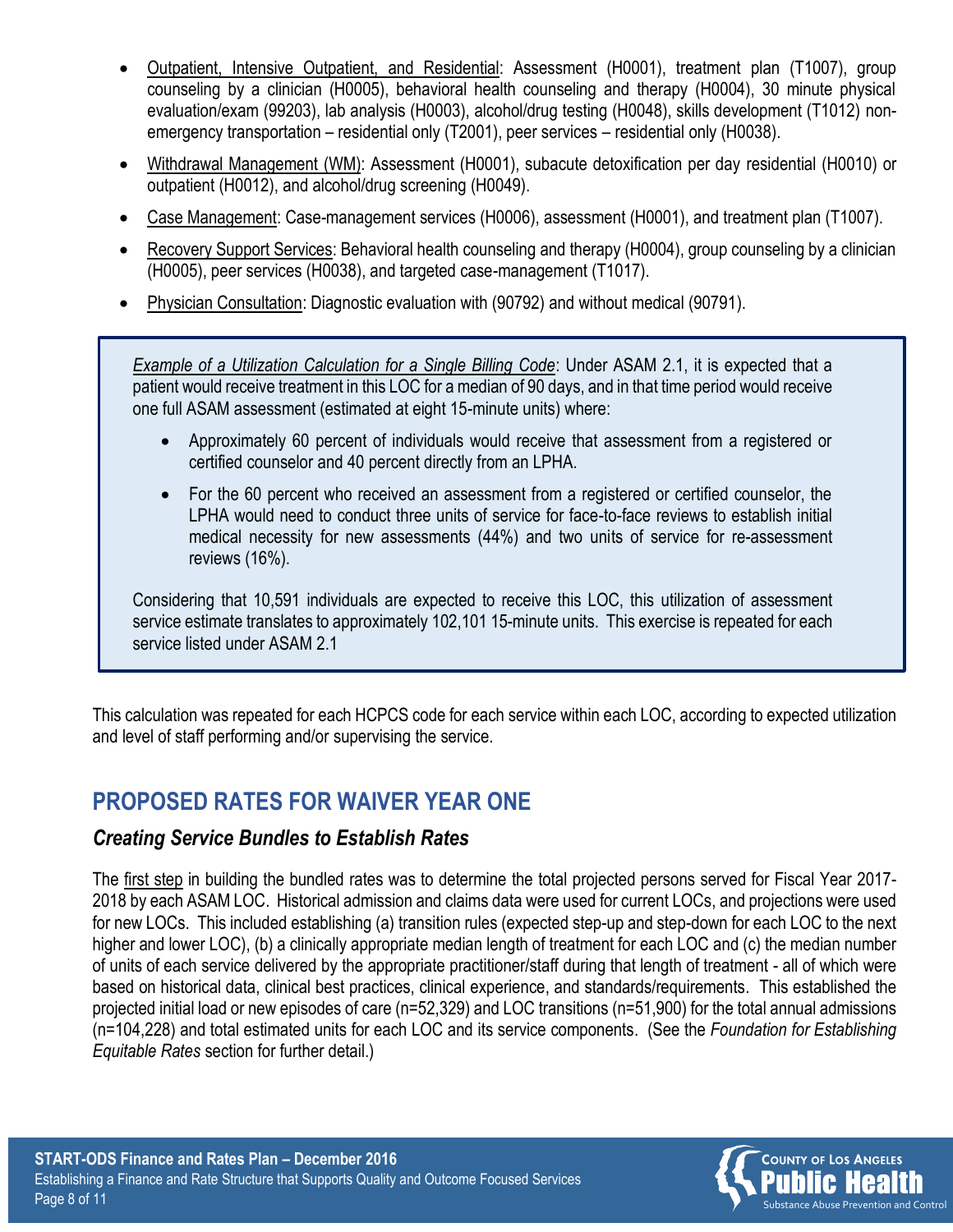The second step was to determine the actual rate per allowable service (HCPCS) code within each LOC and service component (i.e., recovery support services, case-management, physician consultation). SAPC applied a multiplier of 1.52 to its current non-DMC rates to reflect the median disparity between SAPC and LAC-DMH rates for comparable services, and added an additional 10 percent increase to account for the provider cost of building the clinical and operational infrastructure necessary for DMC-ODS, and a 2.4 percent inflation factor. An exception to this approach is Level 3.2-WM, where a 2.4 percent inflation factor was applied to the current rate since this service exists only with the SUD and not mental health system. These rates are essential to enabling DMC-ODS providers to make the necessary investments, reimbursement for real costs to ensure equitable access to effective care, and the recruitment of new DMC-ODS network providers. Year one rates will be the same for youth and adults due to lack of available data on differential costs, and because the new rates should support services for this and other special populations. (See *The Underdeveloped SUD System and Move to Parity* section for more information).

The third step was to bundle the billable HCPCS codes within each ASAM LOC or service component:

- For 15 minute increment rates, the estimated number of service units for each allowable HCPCS code within a LOC or service component was determined based on historical claims data, clinical standards, and experience, and then coded into 15-minute increments (e.g., an assessment generally takes one hour thereby resulting in an estimated four 15-minute units over the treatment duration) based on the provider survey. Next, the total costs of the median number of 15-minute units of service for all HCPCS codes in a bundle were summed and then divided across projected 15-minute billable increments for outpatient, intensive outpatient, case management, and recovery support services LOCs for a median clinically appropriate length of treatment for each LOC.
- For day rates, the estimated number of service units for all allowable HCPCS codes within a LOC was determined based on historical claims data, clinical standards, and experience, and then divided by the expected length of stay for that LOC to determine the average number of services (either in full or part) per day (e.g., an assessment generally takes one hour and will occur one time within a ASAM 3.5 stay [1 unit/60 days = 0.02 per day]). Next, day units for all allowable service codes were multiplied by the actual rate for the corresponding service codes and summed to calculate the overall bundled day rate. Of the total day rate, 75 percent is attributed to clinical treatment costs and 25 percent to room and board (R&B) costs.

*Example of Bundling a LOC*: Under ASAM 2.1, the units of service per HCPCS code (Assessment-H0001, treatment plan-T1007, group counseling by a clinician-H0005, behavioral health counseling and therapy-H0004, 30-minute physical evaluation/exam-99203, lab analysis-H0003, alcohol/drug testing-H0048, and skills development-T1012) were summed, with the individual service rate varying by staffing level (L1 – registered or certified counselor, L2 – LPHA, non-MD, and L3 – Licensed Physician). The total estimated ASAM 2.1 cost divided by the total number of units of service was used to determine the bundled rate (\$32.01) per 15-minute increment.

### *Bundled Rates by Level of Care and Service Type*

Based on the methodology described above, SAPC established rates for each ASAM LOC and Service Type outlined in LAC's DMC-ODS Implementation Plan. The total projected expenditure assumes that all persons projected to access SUD treatment services will do so, and that the projected length of stay, frequency of services (e.g., individual counseling) and transitions in care (e.g., step-up, step-down LOC) will occur. Therefore, while this reflects the ideal scenario, it is likely that it will take time for the new SUD system of care to effectively outreach, engage, retain and transition beneficiaries in the intended manner. SAPC will submit DMC claims to DHCS at the bundled rates outlined in Table 3 below.

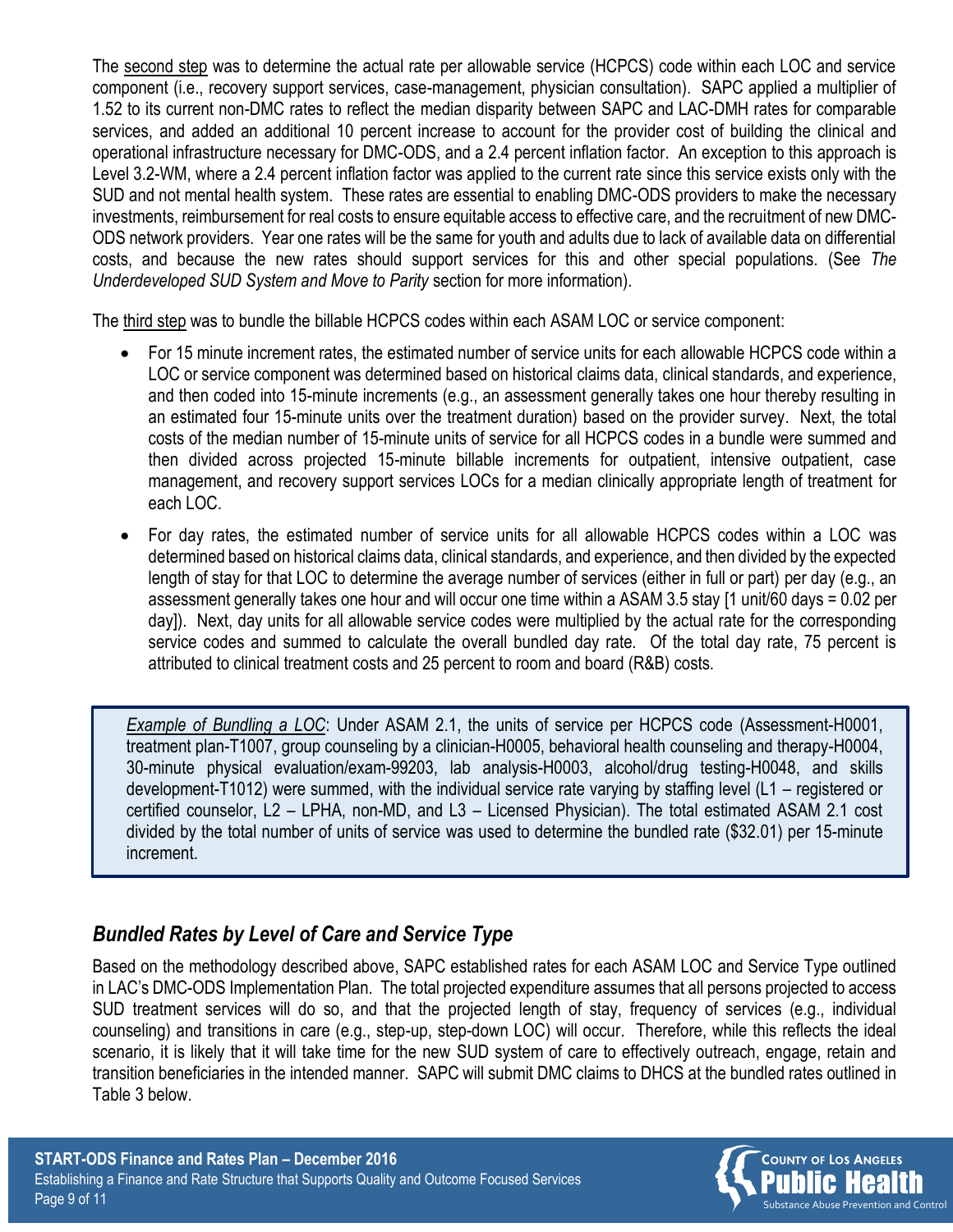| Los Angeles County DMC Rates for Fiscal Year 2017-2018 |                                                     |                                                       |                                    |  |
|--------------------------------------------------------|-----------------------------------------------------|-------------------------------------------------------|------------------------------------|--|
| <b>ASAM LOC/Service</b>                                | Unit of<br>Service (UOS)                            | <b>Interim Rate</b><br>per UOS                        | Projected<br><b>Persons Served</b> |  |
| 1.0 Outpatient                                         | 15-minute<br>(except group which<br>is per session) | \$29.63                                               | 25,667                             |  |
| 2.1 Intensive Outpatient                               | 15-minute<br>(except group which<br>is per session) | \$32.01                                               | 10,591                             |  |
| 3.1 Residential                                        | Day Rate                                            | \$145.71<br>(includes \$36.43 for R&B, non-DMC funds) | 1,648                              |  |
| 3.3 Residential                                        | Day Rate                                            | \$187.85<br>(includes \$46.96 for R&B, non-DMC funds) | 3,244                              |  |
| 3.5 Residential                                        | Day Rate                                            | \$166.70<br>(includes \$41.47 for R&B, non-DMC funds) | 10,026                             |  |
| 1-WM Withdrawal Management                             | Day Rate                                            | \$210.46                                              | 1,047                              |  |
| 3.2-WM Withdrawal Management                           | Day Rate                                            | \$381.37<br>(includes \$95.34 for R&B, non-DMC funds) | 4,186                              |  |
| Case-Management                                        | 15-minute                                           | \$33.83                                               | 24,511                             |  |
| <b>Recovery Support Services</b>                       | 15-minute                                           | \$20.89                                               | 10,748                             |  |
| Physician Consultation (SAPC Only)                     | 15-minute                                           | \$138.97                                              | 3,677                              |  |

LAC SUD network providers will submit reimbursement claims by HCPCS code and using the staff modifier (L1, L2, and L3) to assist SAPC in affirming whether utilization projections are accurate and to serve as a basis for future rate adjustments. However, SUD network providers will also be reimbursed at the bundled interim rate and not at the staff modifier or service unit (HCPCS code) rate.

### *Provider Cost Reports and Maximum Payment*

As outlined herein, these rates are designed to provide the necessary financial investment to build a modern SUD system of care and achieve parity with how mental health services are delivered and funded. Providers will be reimbursed at the bundled rate and not a service/HCPCS rate.

At the end of the fiscal year, SAPC will settle to cost with its network providers up to, and not to exceed, the total bundled rate for ASAM LOCs and services (Table 3: *Los Angeles County DMC Rates for Fiscal Year 2017-2018*) that were delivered to DMC beneficiaries and determined to be medically necessary based on established QI/UM and contract monitoring procedures. SAPC's contract, budget and cost reporting procedures/documents will also be updated to manage this transition and enable providers to claim costs associated with allowable clinical and infrastructure improvements such as those outlined in the *Underdeveloped SUD System and Move to Parity* section.